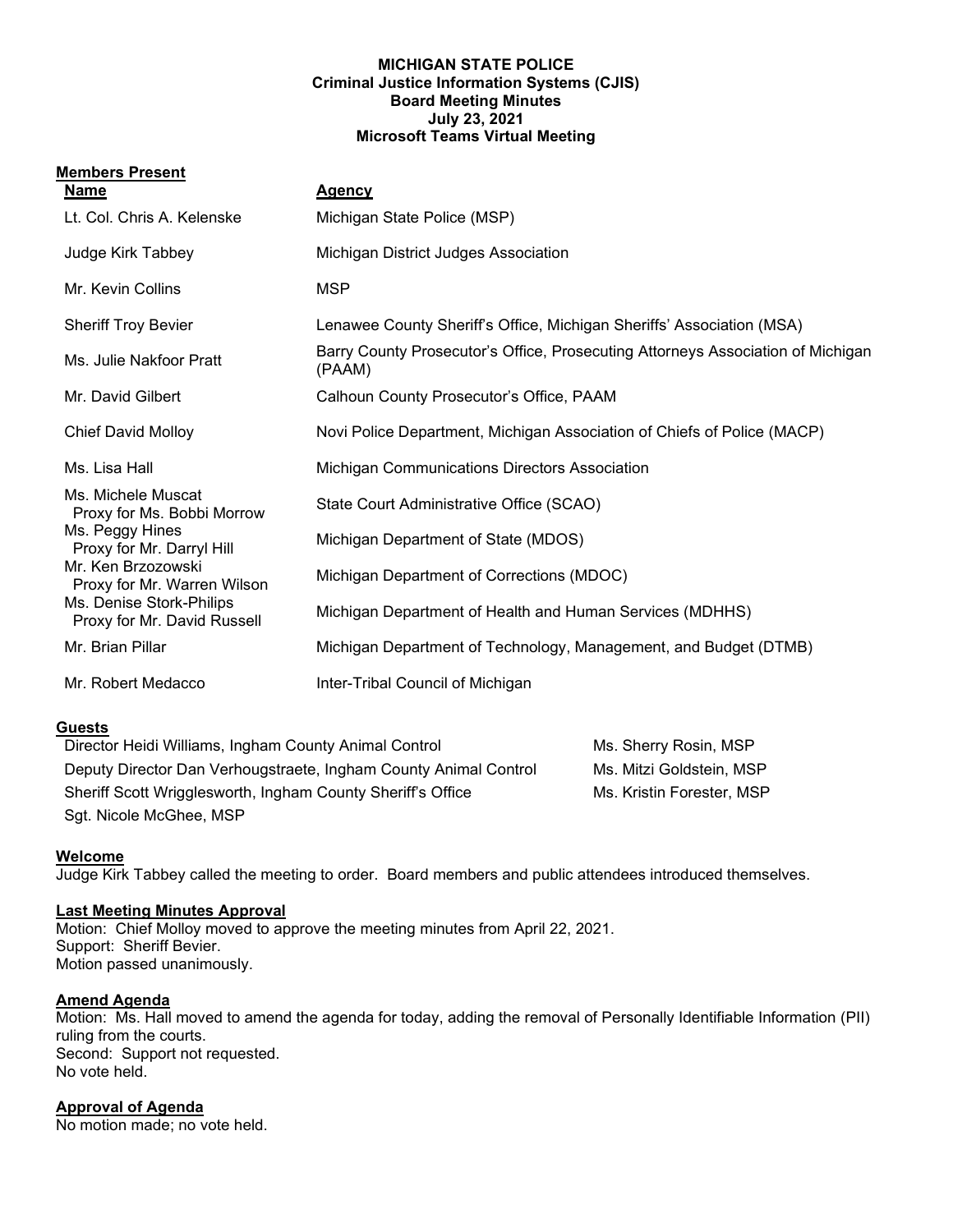## **Removal of PII Ruling:**

Ms. Muscat: The Michigan Supreme Court adopted a rule to remove PII from public court forms. This rule was put into place to protect the PII of individuals in the court system. Private background check companies are the biggest issue as they are asking the clerks to pull court information instead of using the MSP ICHAT as directed. Courts will maintain a non-public version of the document containing all the PII needed for entry into LEIN, and a public version with no PII. The effective date was extended to January 1, 2022, to give time for the case management systems to be updated. The SCAO will work on putting out an explicit directive to the courts on this issue.

### **Legislative Update (Sergeant McGhee)**

**Signed Into Law:**

Public Act 39 of 2021 (Senate Bill 438)

• Prohibits law enforcement from issuing an appearance ticket for operating while intoxicated.

#### **Moving Legislation:**

House Bills 4219 and 4220 – OWI Set Aside

- Provides for the setting aside of a single OWI first conviction.
- Requires application not automatic.
- Record still maintained on certified driving record.

\*\*\*Bills are tie-barred to House Bills 4308 and 4309 (.08 BAC sunset elimination) and SB 400 (application extension to 5 years) \*\*\*

- Senate Bill 11 CPL's under the EMA
	- Specify that an executive order issued under the Emergency Management Act (EMA) would not affect a county clerk's duty to issue a concealed pistol license (CPL) or CPL renewal, provide fingerprinting services for CPL purposes, or provide personal identification numbers for online CPL renewals.
	- Under a declared a state of emergency or disaster under the EMA, allow the Michigan State Police (MSP) to provide personal identification numbers for online CPL renewals.

# **Legislation To Watch:**

House Bill 4174 – Criminal Justice Data Collection

• Seeks to establish uniform data collection and reporting system for courts and law enforcement.

House Bill 4653 – Child Abuse Registry (Wyatt's Law)

Senate Bill 371

• Seeks to establish a registry for individuals convicted of a "child abuse offense".

House Bill 4701 – Oral Fluid

• Permits the use of "other bodily fluid" as evidentiary chemical test for operating while intoxicated

# **Set Aside Update (Ms. Rosin)**

The Clean Slate law went into effect in April 2021, expanding eligibility for Conviction Set Asides by application. Since April 2021 the Criminal History Section has seen a 100 percent increase in applications.

The major piece of the law is the Automatic Set Aside, which takes effect April 2023. The overarching goal is to make it as easy as possible for individuals to set aside qualifying convictions. Note: Automatic doesn't mean automated; it means the individual doesn't have to take action for their record to be set aside. There will be occasions when the newly created Set Aside & Expungement Unit will need to complete manual processes. The MSP database will determine eligibility. MSP Legal Resources is helping with the design of the rules engine. The kickoff meeting for this project is Wednesday, July 28, 2021. The development environment should be ready for testing by September 2021. MSP will be engaging courts and MDOC throughout the process. Eligibility is based in part on information not currently in MSP's system. A solution will have to be developed to ensure that information from MDOC is properly reported to the MSP database. Open cases will make determining eligibility difficult. MSP will push to get open cases cleaned up. MSP will only be able to make eligibility determinations based on finger-printable incidents. The CJIC Reporter application will be used to communicate with the courts about what needs to be set aside. Logging and auditing processes will be included in the programming. Courts will have the ability to overrule an eligibility determination. Planning a soft launch for October 2022.

# **Michigan Addendum (Mr. Collins)**

The Michigan Addendum was signed by Colonel Gasper on May 28, 2021.